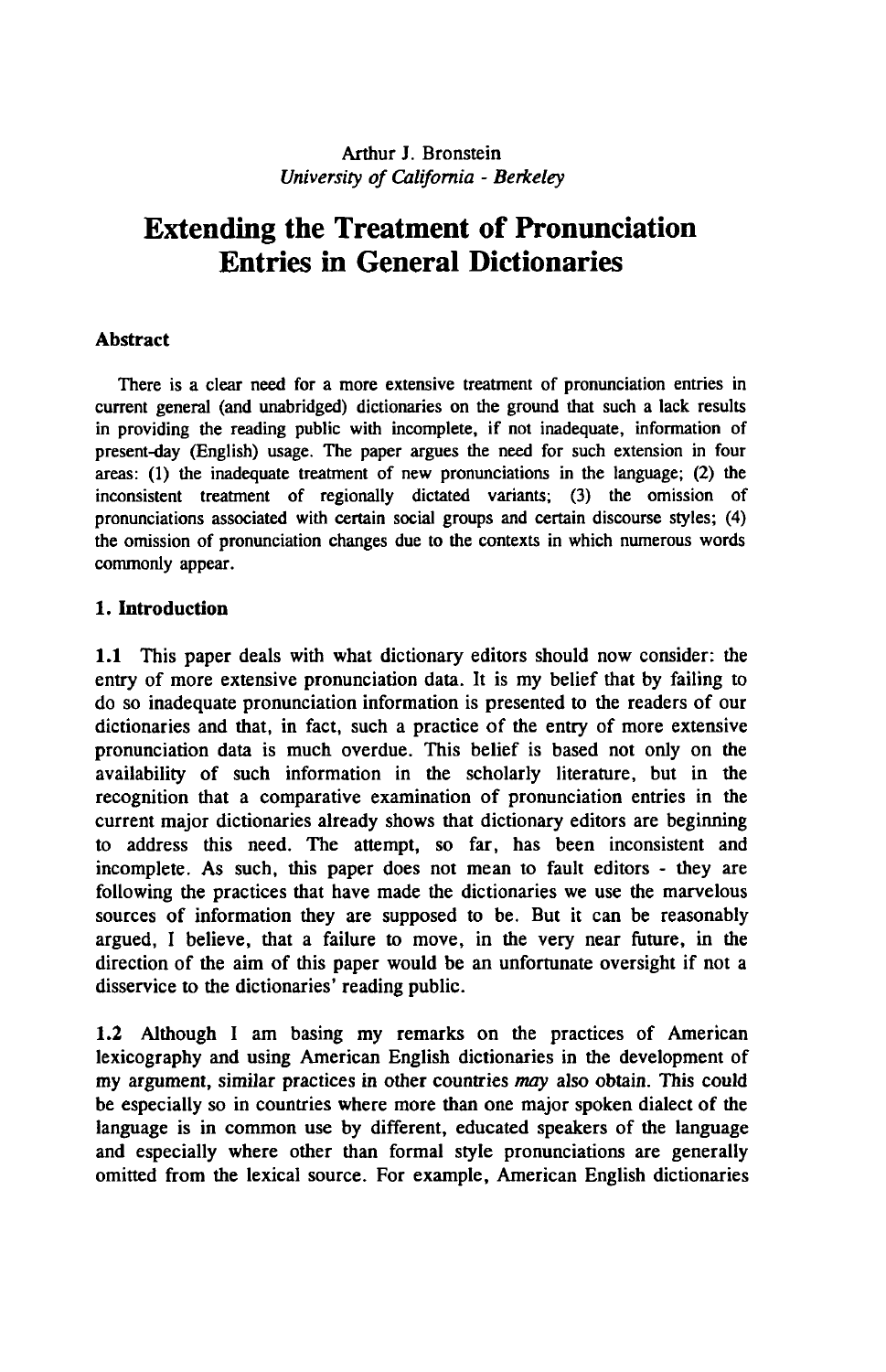differ from those in Great Britain, as we all know.

British English dictionaries typically record the usages associated with Southern English, the dialect known as 'Received Pronunciation'. Thus *COBUILD* (Collins, 1987) informs its readers that "the accent presented is Received Pronunciation ... which is a special type of Southern British English" (p. xii). And the *Longman Dictionary of Contemporary English* (1978) makes a similar remark on p. xvii: "The form of British speech (accent) that we represent is called *Received Pronunciation,* or 'RP'.... It is common among educated speakers in England, although not in most other parts of the British Isles." John Wells states, in the introduction to his *Longman Pronunciation Dictionary,* that "RP is a social accent - not a local accent; RP is associated with the upper end of the social class continuum."

In America, the practice is, as you know, quite different - more typically represented by what the *Webster's New World Dictionary* (3rd College edition, 1988) informs its readers (p. xii): "The pronunciations given in this dictionary are those widely used by good speakers of American English" (i.e. not only by speakers of one regional or one social standard dialect). *The American Heritage College Dictionary* (1993) notes, similarly, (on p. xxxii) that "the symbols represent the pronunciation found in each variety of American English".

1.3 This paper need not review how American (or British) lexicographers treat pronunciation entries. Morton Benson, Evelyn Benson and Robert Ilson discussed such in the 3rd chapter of their *Lexicographic Description of English* (Vol. 14 of *Studies in Language Companion Series,* J. Benjamins, 1986), as have others. (See, e.g., Sidney Landau in his *Dictionaries: The Art ofLexicography* (Scribners, 1984, pp. 92-98.)) It is the second sentence of the BBI chapter 3 that I would wish to rewrite, if I could. It reads: "In a general purpose dictionary there is no need to include *all* [my italics] the details and variant forms that are given in specialized works on pronunciation". (My preference here is to suggest that a rewriting of this sentence might suggest that "there is a need to include more details of pronunciation than presently appear, although not surely all such details".)

1.4 For the purposes of this paper, I shall limit my remarks about the extension of such pronunciation entries to the following:

- (1) Should we consider attending, much more adequately, to the wide use of new pronunciations that continually enter the vocabulary?
- (2) Have we overlooked and/or inconsistently (if not inadequately) treated the known, common regional variants for many classes of words?
- (3) Is it not time to correct the oversight of overlooking variant pronunciations associated with certain groups of standard speakers; of words in certain styles of discourse; and of words in special contexts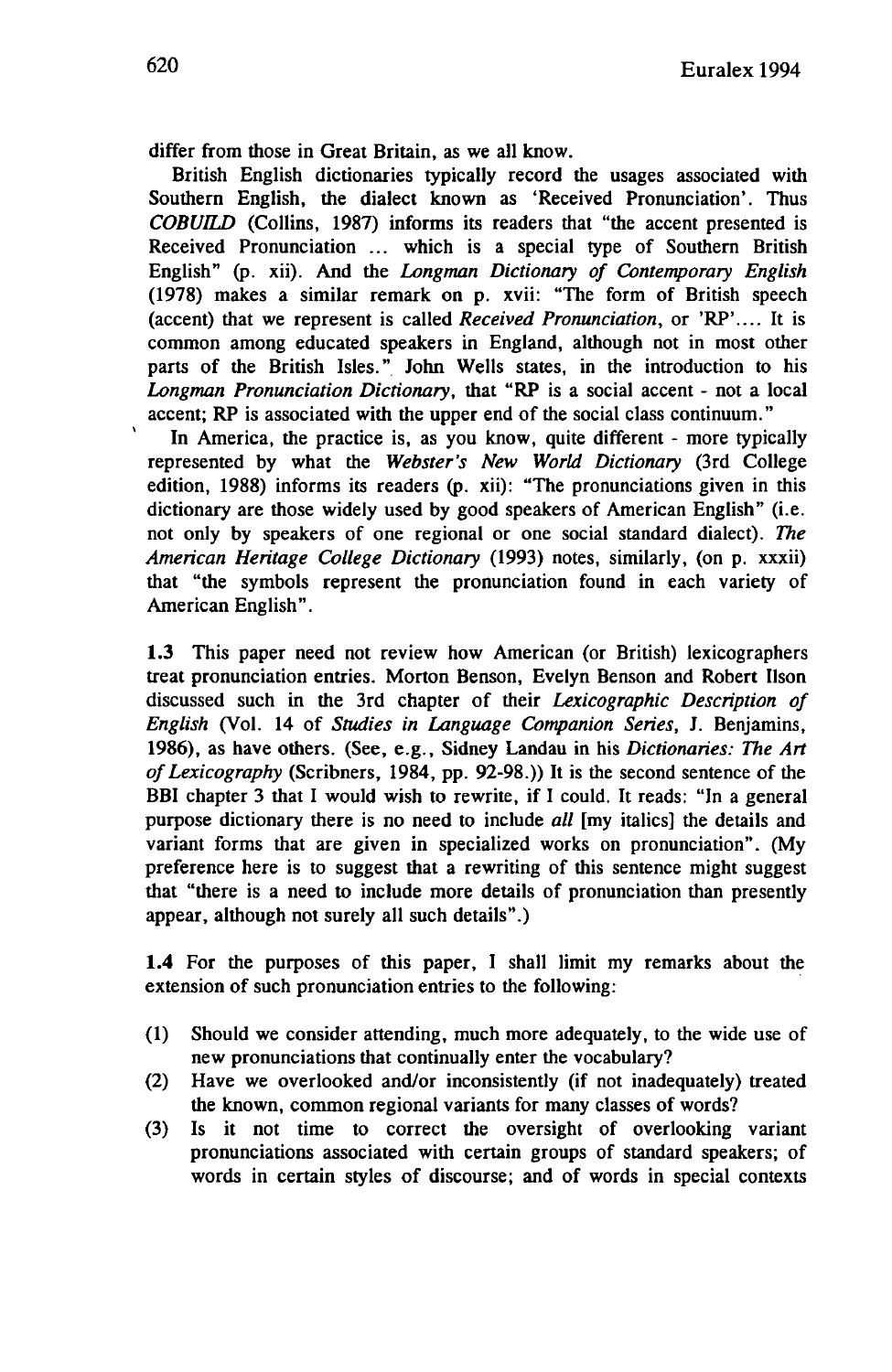that affect their pronunciations?

1.5 To answer and illustrate the above queries I shall refer to one or more editions of the four most widely used American dictionaries, noting how attempts to correct these oversights or inadequacies are being made. Not all of these dictionaries reflect the identical oversights - some have paid more attention to some aspects than have others - and I believe it is to their credit when such has been done. But all of them do demonstrate inadequacies (and inconsistencies) in more than one of these regards. When any one of these major dictionaries does so, it should be a matter of concern: for it does imply that unlike the treatment of etymologies, neologisms, or definitions - where thoroughness and 'up-to-dateness' is a matter of justifiable pride - and all of these dictionaries are exemplary in these regards - the treatment of pronunciations, although carefully and accurately done, "is not yet in the same ballparks" (to use a special Americanism). For my purposes, I plan to refer to different editions of such desk-size dictionaries as *The American Heritage Dictionaries, The Random House College Dictionaries, (The Merriam-)Webster's New Collegiate Dictionaries,* and *Webster's New World Dictionaries.*

#### *2,* **The treatment of new pronunciations**

Too many new pronunciations, in common use, take too long to find their ways into our dictionaries. <sup>I</sup> decided to check the pronunciations of four words, each of which was entered with a single (please read "acceptable") pronunciation in the *Unabridged Webster's International Dictionary,* second edition, 1934 (and in abridgements based thereon): *eustachian* as [justeikian], *gaseous* as [gaesias], *placard* as [pla'kard], and *tercentenary* as [ta'senta'neri]. Yet in each instance the alternative, or variant pronunciation of each word was already in my, and my colleagues', lexicon (i.e., the form we typically used), by this date. The alternative pronunciations for three of these words did find their way into the 1947 *American College Dictionary;* but *gaseous* still appeared with only the three-syllable form. (You should know that I was on the pronunciation consultant staff of that volume and can be partially blamed for that oversight!). All of the alternative forms do presently appear in our current dictionaries.

Editors and publishers make a special point in their advertising of stating that their dictionaries contain the "newest definitions" *(AHCD,* 1993) or: "more than 20,000 new words" *(WNWD,* 1980) or "the most up-to-date" *{RHCD,* 1984). No such claim for new pronunciations is made by any of them, in their advertising, for such does not seem to be a matter as important. To illustrate: a check of the entry for the word *herb-herbal* in the 1991 *RHWCD* reveals the following: It enters only the (urb) pronunciation, with the note that (hurb) is "especially British". The *RHCD* (1984) had entered both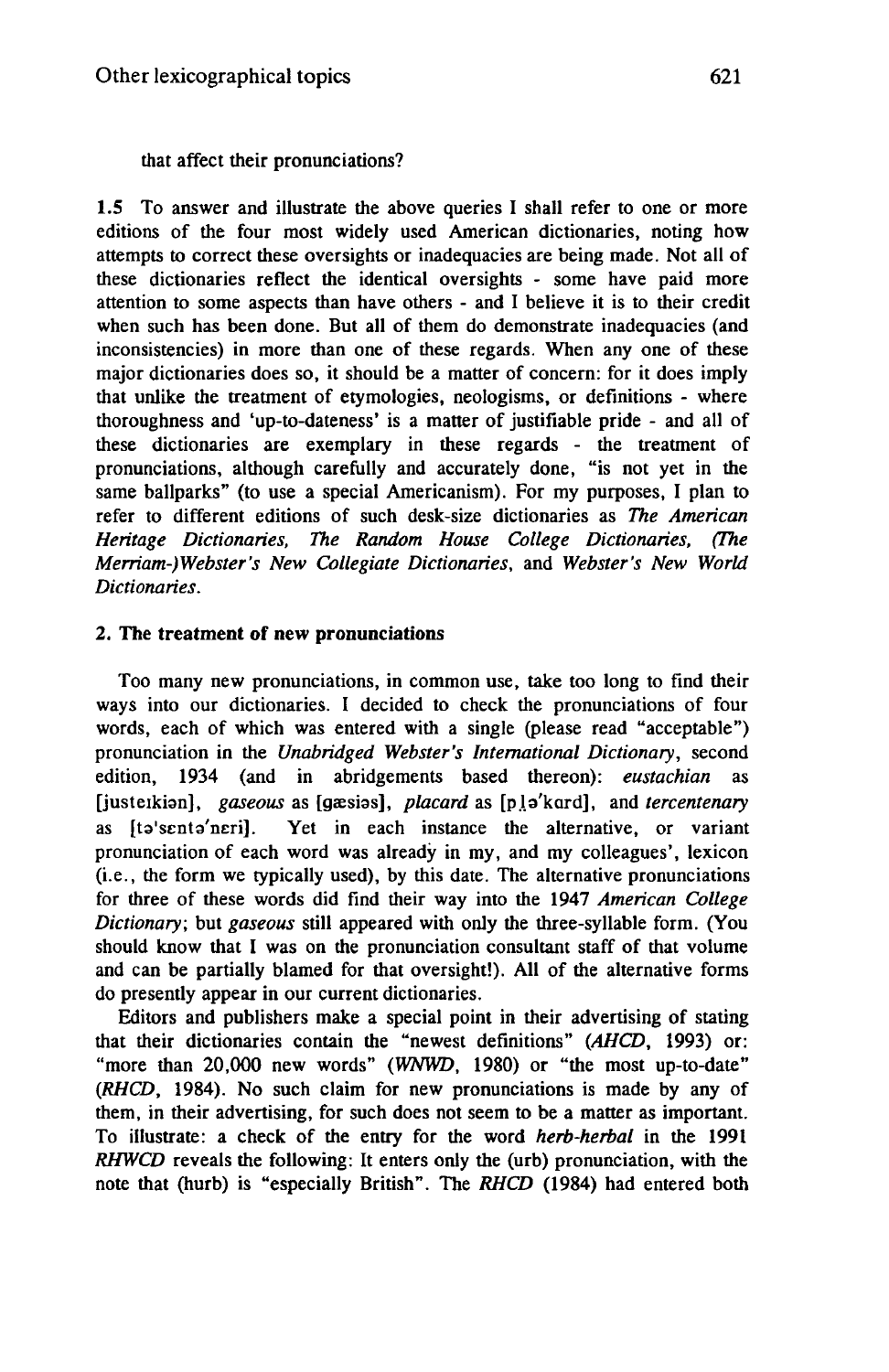pronunciations, with no comment. *Webster's 10th* (1993) enters "\'arb\, US also and British *usu VharbV*<sup>7</sup>. As an aside, Wells' *Longman Pronunciation Dictionary* (1990) enters *only* the spelled form for American speakers, yet back in 1944 (and in editions since) Kenyon and Knott entered both forms in their *Pronouncing Dictionary of American English.* The *AHD* (1969) does enter both forms. The inconsistency in these major dictionary sources can be enlightening to the dictionary collector if confusing to the uninitiated reader. But the differences do tell us something about approaches to pronunciation entries. Similar comments can be made about the treatment of such words as *harass* (with the two different stress patterns) or *often* (with and without the *HI)* in the different sources - which I have previously commented on for the *Cambridge Language Survey* newspaper and which need not be repeated here.

To take two other examples: the treatment of the words *nuclear* and *athlete,* with pronunciations that have fairly recently (i.e., in reasonably widespread use for at least a decade) entered the vocabulary of many educated speakers. The first word has developed a metathesized form and the latter has inserted an epenthetic vowel. The pronunciations, as though spelled \*'nukyooler' and \*'athelete' appear, as follows, in some of the checked sources: *W10* enters the metathesized pronunciation of *nuclear* with a usage note that "though disapproved by many ... found in widespread use among educated speakers. ... While most common in the United States these pronunciations have also been heard from British and Canadian speakers." (page 796). (Wells in his *Longman Pronunciation Dictionary* does enter this metathesized pronunciation, for RP, British, speakers, with a special symbol that indicates that the pronunciation... "is not considered standard. Although generally seen as incorrect, these variants are included because of the fact that they are in widespread use" ( preface, p. xiii). The *RHWCD* enters the metathesized form also and adds a pronunciation note that such "is a controversial pronunciation" and also "disapproved of by many ..."

Neither the *WNWD* nor the *AHCD* enter this pronunciation so no usage note is forthcoming in either source. The same situations appear with the word *athlete:* Neither the *WNWD* nor the *AHCD* enter the epenthetic form, but both *Webster's 10th* and the *RHWCD* do. The former enters it as just another pronunciation variant, in addition to the two-syllable form, with no usage note; the latter adds a note about its usage, as follows: "The pronunciations (for *athlete, athletic,* and *athletics)* with an unstressed vowel between the first and second syllable, are *usually* considered nonstandard." (my italics)

The treatment of new pronunciations is, thus, not exactly consistent. It is understandable that hesitancies will take place - and yet, it would seem, that once a pronunciation is considered in reasonably widespread use by educated speakers, the entry can stand on its own. At the very least, progress in this matter has begun!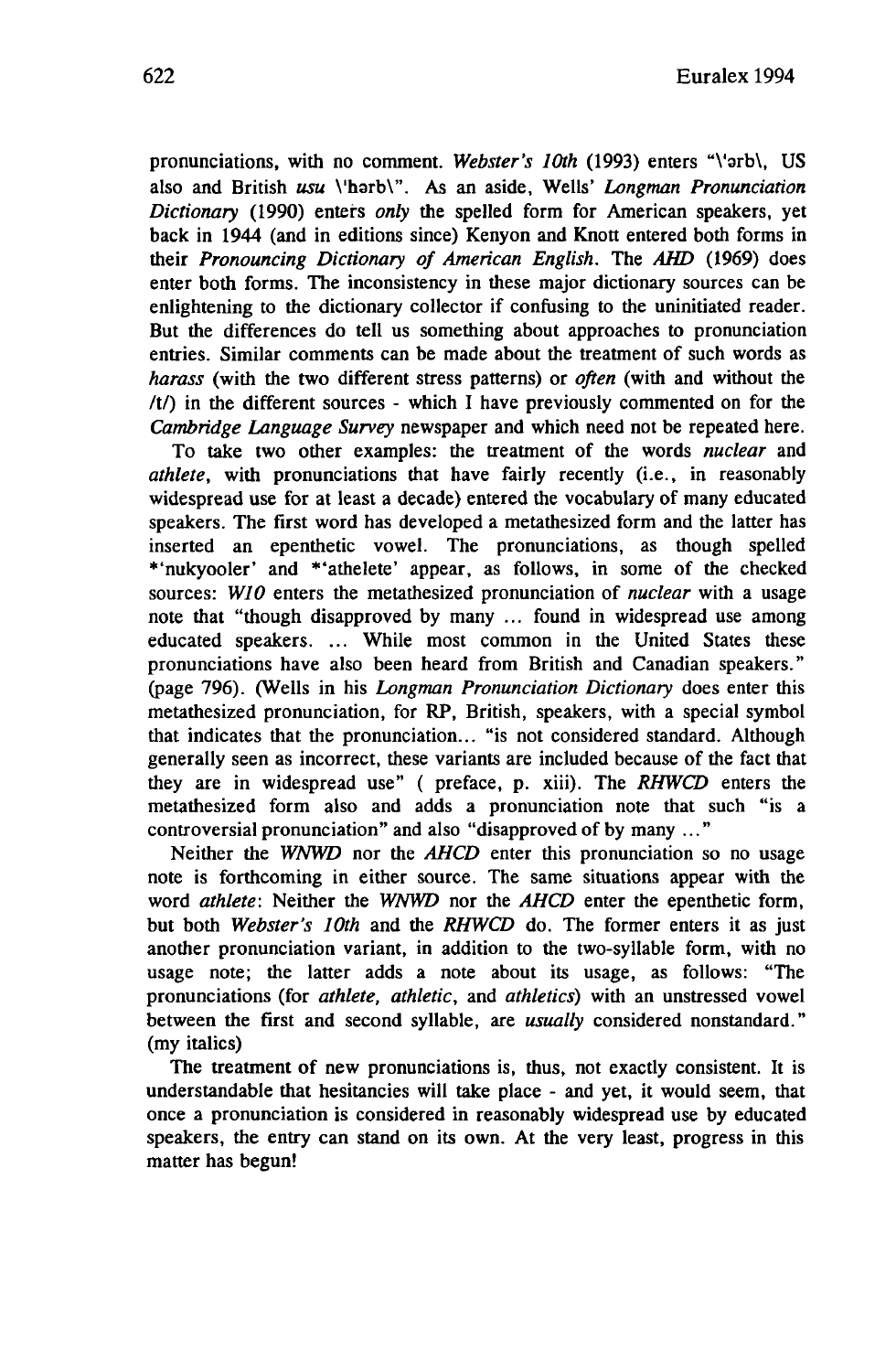# 3. Treatment of regional differences

3.1 Pronunciation entries are too often limited to a single entry, despite sufficient evidence in the literature that refers to other commonly used variants for a large number of words, some dictated by regional use. And these are often inconsistendy entered, when compared with other phonetically-related forms. Thus *WNWD* (1988) shows only (hôrs) for *hoarse*, (store) for *story* and (Ô) in the first syllable of*forthcoming,* but both (ö) and (Ô) forms for *oral* and *fourth.* The *RHCD* (1984) lists (Ö) and (Ô), in that order for each of the five words mentioned, while the *AHD* (1969) lists the same words, with the same pronunciations, but in exactly the reverse order i.e. (ô) and (Ö). The *AHCD* (1993) lists the word *clasp* with the single entry (kläsp), as it does with *ask* and *grass;* but *half* and *aunt* are listed with both (ä) and (ä) forms. One cannot apply the preface remark on p. xxxii of this dictionary that "a single set of symbols can represent the pronunciation in each regional variety of American English. You (the reader) will supply those features of your own regional speech." That comment will apply for the vowels of *third* or *go,* with or without the postvocalic *ITI,* or the diphthongs in *price* and *mouth* but not for the words noted above. *Webster's 10th* does enter both the  $(a)$  and  $(a)$  pronunciations for those words, as does the *RHWCD* and the *WNWD.*

3.2 There is no consistent, even cursory, treatment of regional differences, when such might serve the reader well. Communication in the US, like elsewhere, is instantaneous today - through radio and television. Persons in Iowa listen to newscasters born and raised thousands of miles away - in Miami, New York, Washington, D.C., Boston and Chicago, and elsewhere, and they hear pronunciations not always mirrors of their own. If *words* were used differently in these dialects, their meanings would, quite rapidly, find their ways into our dictionaries. Why not similar treatment for pronunciation? For example, *greasy* with both the /s/ and /z/ pronunciations appear in all the desk-size dictionaries mentioned, without mention of regional preferences. Yet all the linguistic evidence notes that these differing pronunciations are, typically, regionally dictated -, i.e. the /z/ form is southern, the /s/ form everwhere else, with occasional /z/ only in overlapping, adjacent areas. These data have been available since at least the Linguistic Atlas reports in the early 1950's. The use of *hi* in "historical long o" plus *III* words, as in *story, boarder,* and *mourning,* is an Eastern variant in America for what appears as *loi* or /or/ in the South and elsewhere. Both pronunciations appear in the dictionaries but they are not regionally labelled, showing their generally restricted use. Yet, the entry for *Oregon* in *WNWD* (1988) lists (ôragan, är-), and "also, but not locally (-gän)." A similar regional comment appears in *W10*, with the note that (-gän) is "chiefly by outsiders". Thus the reader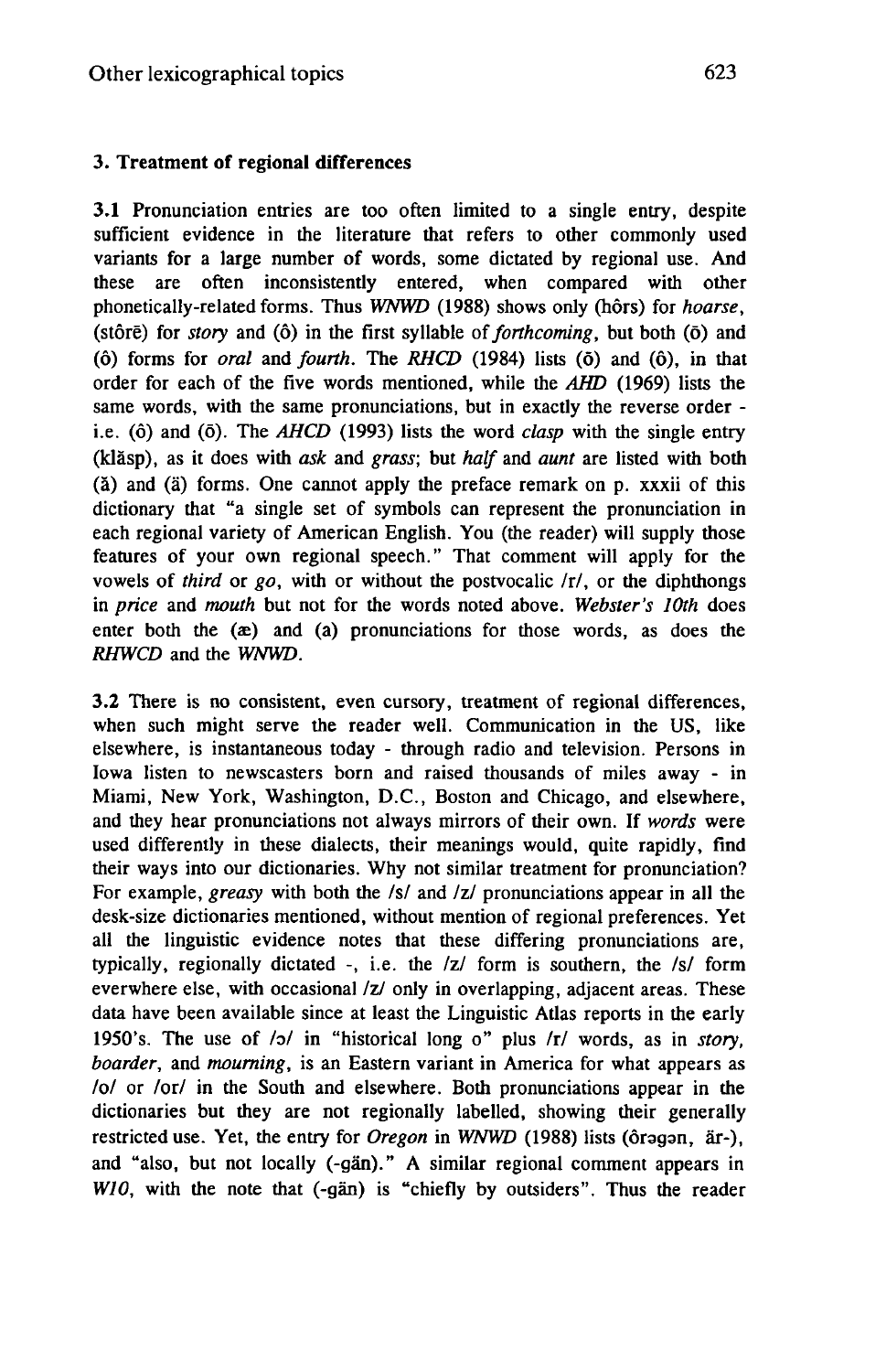finds, for this place name, a clearly identified regional label. *WNWD* (1988) makes a similar comment by noting "also, but not locally -gän." No such restrictive comment appears in the *AHD* (1969) nor in the *RHCD* although the same pronunciations are entered. And none of the dictionaries checked show if the pronunciation (kolerădo), with  $\alpha$ , rather than with  $\alpha$  for the penultimate syllable, is regionally restricted - although all show both pronunciations. Kenyon and Knott entered both forms in their 1944 edition with the special note that "observers disagree as to whether - /-raedo/ or /-rado/ prevails in the state. There is little doubt that in the US as a whole /kalaraedo/ prevails." One must add to this complex statement that the entire northeast and much of the Midatlantic areas of the country do use antepenultimate /a/ as the prevailing vowel. Little wonder, perhaps, that pronunciation notes for this word are missing from all the dictionary entries ... or is it?

3.3 Now let's look at such words as the well-known *merry, marry, Mary* trio. These words are pronounced differently in different parts of America, with  $/c$  for all three words in the North Central part of the country, but with three different vowels for each of these words  $\ell$ ,  $\mathbf{c}$ ,  $\mathbf{c}$ ,  $\epsilon$  in the Mid-Atlantic states, including the New York metropolitan area, but with  $\ell$ ,  $\infty$ ,  $\infty$ ,  $\ell$  in the South. Thus Southern speakers report that [hæri mærid meri nia ða stæaz], while their New England cousins would [maeri meari nia öa steaz]. None of our dictionaries identify any regions for any of these pronunciations, perhaps because (they would argue) that such matters more properly belong in pronouncing, not general, dictionaries. But we haven't had a current pronouncing dictionary in the US for 50 years and none seems forthcoming soon! When these variants do appear, the South Carolina reader will no longer wonder when (s)he checks the pronunciations of *declare* and *stair* in *WNWD,* for (s)he will no longer note that the presently listed pronunciation, with the /c/ of *ten* for these words, leaves her (his) pronunciation (and most of their Southern compatriots from Virginia to Texas) with the vowel of  $\alpha$ / unmentioned, if not excluded. To complete the comment on this matter, *RHWCD* shows only the vowel of *dare* for these and similar words, while *Webster's 10th* shows both the /æ/ and / $\varepsilon$ / vowels, as in the key words, *ash* and *bet.*

## 4. Treatment of entries associated with social groups

4.1 There are other inadequacies (omissions) that can be noted - for those words associated with certain social groups or certain styles of discourse or in certain contexts. One could raise the point that a failure to enter such pronunciations may well give the unsophisticated readers of dictionaries the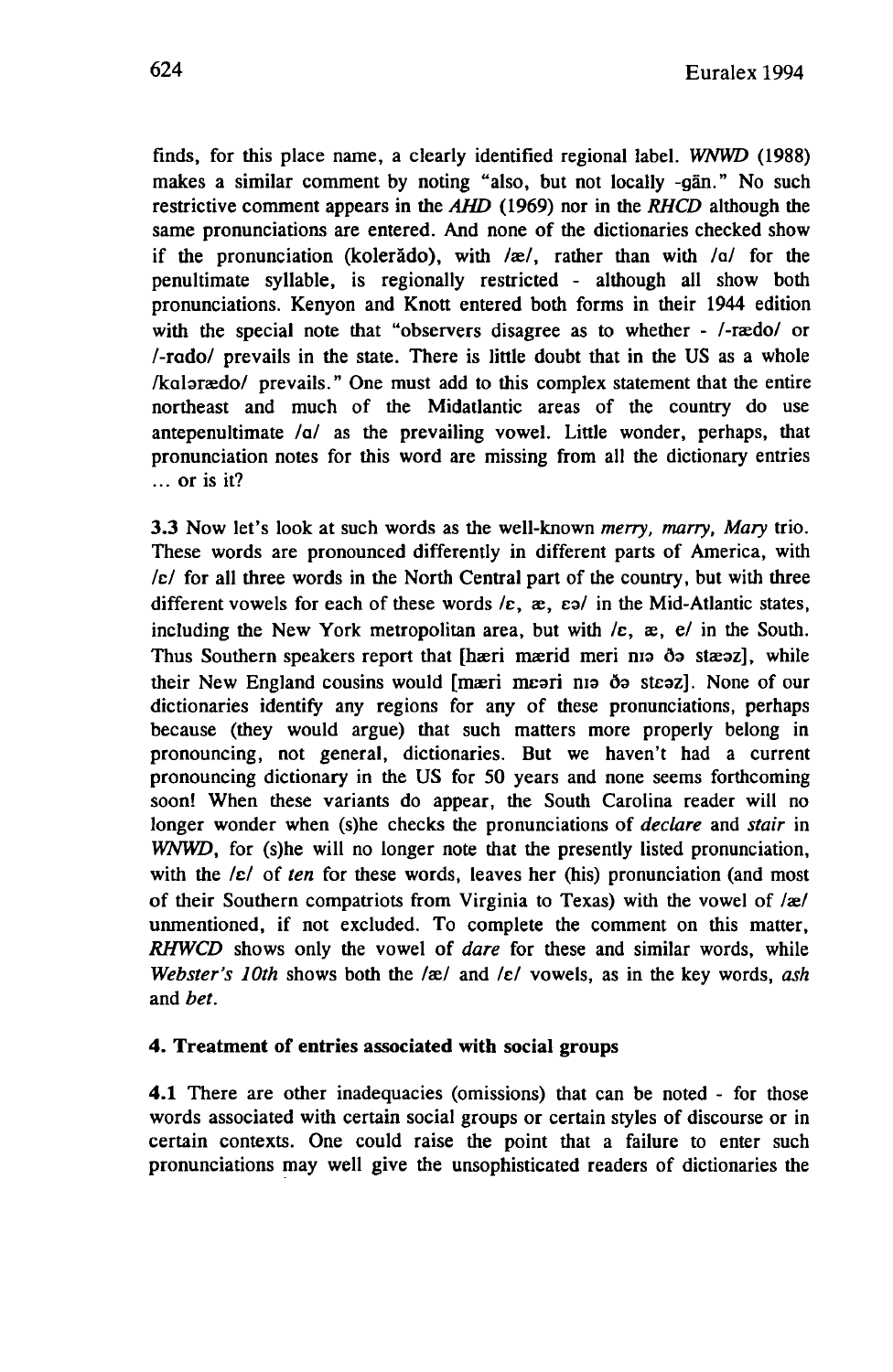mistaken impression that such (presently unentered) pronunciations are not part of standard usage. Such would be far from reality for many speakers of standard American English.

4.2 Let's look first at some gender-related linguistic differences and note that such matters (not necessarily associated with pronunciation forms) *have* appeared in the sociolinguistic literature for over 20 years. (See, e.g. M.R. Key's earlier essay on "Linguistic Behavior of Male and Female", *Linguistics,* 88, 1972, 15-31 or the more recent D. Tannen *You Just Don't Understand: Women and Men in Conversation* (Morrow, 1990) and much more.) Research on pronunciation differences (as distinct from word usage, question techniques, syntactic or intonation differences ) is, admittedly, not as widespread. Some such data have entered the linguistic literature and, hopefully, more will be forthcoming. Drawing on reports of sex-linked variations that have appeared, one can point to the following sample about American English: there is reported evidence that *February,* with a deleted first /r/ is more likely in the speech of men than in women with a High School education, as is the pronunciation of certain clusters in words like *fifth,* with /t/ for /8/, while *aunt* with a lowered /a/ is the reported preference by women. All of the above data are reported for the Upper Midwest section of the United States (comprising 5 large states with about 6 million people in H. Allen, "Sex Linked Variation in the Responses of Dialect Information", *JEL,* 19.1 , April, 1986). There is, admittedly, too little reported research on these matters. As they are reported, however, they should become matters for consideration - as possible dictionary entries, appropriately identified.

4.3 A similar comment can be made about the forms associated with age-differences, i.e. young vs. old pronunciations. The data, again, are sparse, at present, but they are beginning to appear and editors might well alert their staffs to watch for studies on these matters. A sample comment appeared in A.C. Gimson's, *Introduction to the Pronunciation of English,* rev. by S. Ramsaran, 4th ed., 1989 (E. Arnold, London), p. 239. The comment noted that (in British English) the elided /ə/ is common among schoolchildren in RP speech for such words as *geometry* and *geography.* Such entries do not appear in British dictionaries I have checked (e.g., *Chambers 20th Century Dictionary,* 1983; *COBUILD,* 1987; *Oxford Advanced Learner's Dictionary,* 1989). Nor do such pronunciations, so labelled, appear in American dictionaries. Yet all of us, in both countries, are aware of these pronunciations among high school and college students. It may well be too early to enter these forms - for the data are too sparse. Or perhaps entries to this effect can be made, with an appropriate comment. Being aware that such differences do exist is worthy of mention in our dictionaries (in the body of the book, in addition to the preface remarks, if any). As the evidence gathers, such pronunciations *should* be entered. The speech of young people contains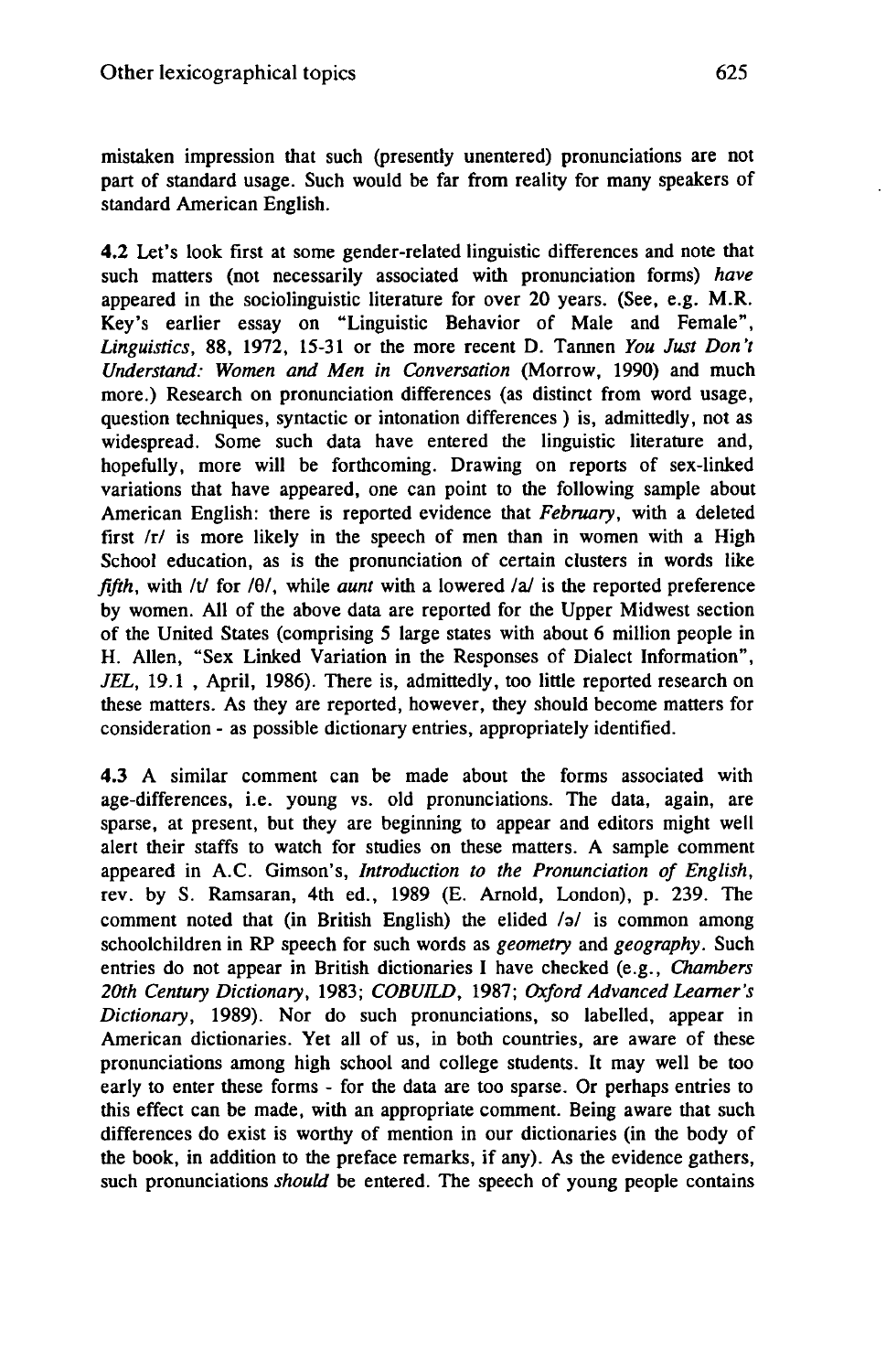variant forms - part of the standard language in use. As such, it needs to be examined and, if with sufficient frequency of use, recorded in the dictionary.

4.4 Or look at the treatment of deleted unstressed vowels in words like *celery, general, mystery, family.* These pronunciations - as two-syllable words in casual, informal speech styles - are common, expected forms. They appear inconsistently entered in our dictionaries. Thus the word *celery* appears in the *RHCD* (1975) and the *AHCD* (1993) with a three-syllable pronunciation only; both forms, with and without the medial syllable, appear in the *RHWCD* (1992). *Mystery, family,* and *general* appear in *WNWD* (1988) with the threesyllable pronunciations first, followed by the two syllable forms, preceded in each instance with the qualifying word "often". The *RHWCD* shows only the three-syllable form for *general,* but both forms for the words *family* and *mystery,* while the 1993 *Webster' 10th* lists the two-syllable pronunciation first for both *family,* and *general.* It seems odd to this reader to find this inconsistent approach in some of the sources noted, especially since the two-syllable form for each of these three words was the first of the two pronunciations listed by Kenyon and Knott 50 years ago.

## **5. Pronunciation changes due to differences in the phonetic environment**

**5.1** Let us also look at occurrences that result when certain words appear in the context of normal discourse. For as the meanings of words are derived from their use in differing contexts so are pronunciations of words. One can say, in English, "I did *not* give it to the *girl.* I *gave* it to the *boy,",* with the word *to* pronounced, in each instance, as /ta/, not as /tu/. It is the context and resulting stress pattern that dictates the pronunciation as different from the expected /tu/ in the sentences "The word *to* is pronounced /tu/" and "Where are you going to?" And both the stressed and the unstressed pronunciation forms of this word appear in all our dictionaries. Thus speakers do not stress the word *upstairs* similarly in the two sentences: "I'm going to my room upstairs" and "I'm going to an upstairs room". The two different grammatical forms (adv. and adj.) are pronounced with different stresses. When out of context - i.e. as an isolated word - the pronunciation is normally the one associated with the adverbial form, not the adjectival form, with primary stress on the second syllable. *Webster's 10* enters both forms with different stress patterns for the different grammatical categories. *RHWCD* enters one pronunciation, with two strong stresses, for both categories; *WNWD* shows the word with secondary-primary stresses for the adverb, and notes its use as an adjective, but with no separately indicated pronunciation for such. And *AHCD* enters the adverb with two primary stresses and with primary, secondary stresses, in that order, for the adjective. It would not be surprising if a reader checked more than one source and was confused.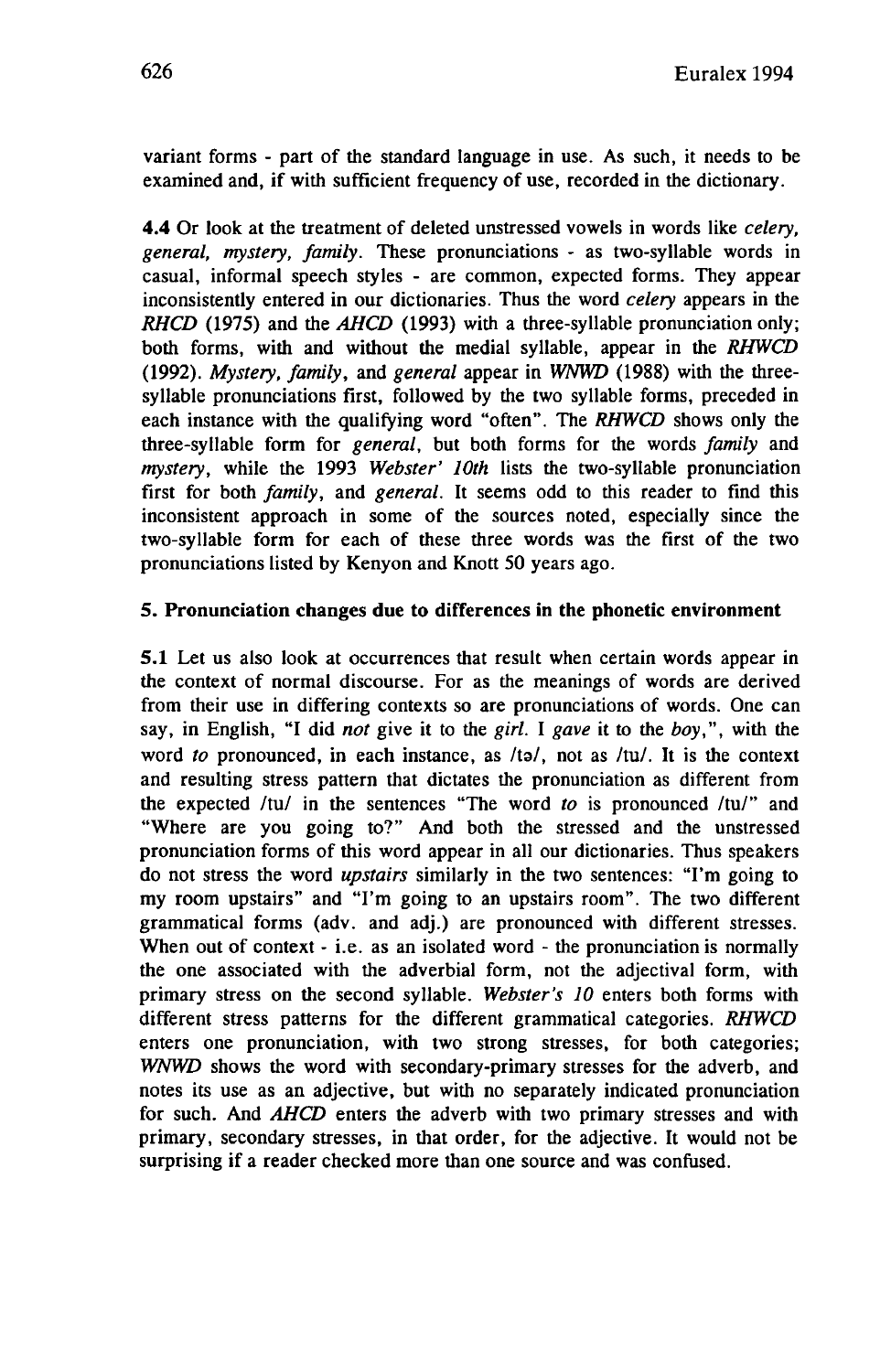5.2 Look at what happens to other, similar words in contexts, where stress shifts take place. The linguistic literature reports numerous examples of such. The word *millionaire* in the sentence "She's a millionaire" has its primary stress on the final syllable. We shift its stress when it appears in the sentence "She's a millionaire's widow", indicating the primary stress on the first syllable of both words, *millionaire* and *widow.* We do similar stress shifting for the words *nineteen, volunteer,* and *ideal* (all with strong stresses on the final syllables) to the strong stresses on the first syllables, when in such sentences as "He's nineteen years old" or "It's an ideal place", etc.. None of these words appear with the different stress patterns for the different contexts in our dictionaries, although the subject of stress rules has been a matter of considerable analysis ever since the Chomsky-Halle *Sound Pattern of English* in 1968, if not before. Without the matter of context affecting pronunciations the dictionary editor appropriately avoids the different entries. Thus although *COBUILD* notes in its preface that the pronunciation for "disappointing" appears with a different stress pattern in the phrase "The result was disappointing" vs. "A disappointing result" (on p. xii), the entry in the body of the dictionary shows only one form, the pronunciation as it would be spoken in isolation.

5.3 Consider what happens to certain other words in the context of speaking for such words as *let, give,* and *want,* when in such contexts as "Let me see if I can", "Give me my books back! and "I want to go home, now!" In casual, rapid speech each of these words completely assimilates the  $\sqrt{v}$  or  $\sqrt{t}$ to the following, adjacent nasal sound. Such assimilations do not occur in "Let Mary see" or "Give Marjorie her books back " or "I want Michael's bat". The different stress patterns in these sentences do have an effect on the pronunciation of the words in question. The changes in the sounds noted in the first three sentences are not allophonic changes, as do occur with the addition of nasality to the vowels of words like "can't" or the lack of aspiration of the /t/ in "steam". The changes are distinctive features or phonemic changes. Yet our dictionaries do not show the completely assimilated forms for these words, common as they are in casual, rapid discourse. For context is, at present, not a real consideration for these words. Thus educated speakers (ourselves among them) who use "lemme" (for "let me") or "gimme" (for "give me) or "gonna" (for "going to") or "wannabe" in ("want to be") do not have these pronunciations reflected in their (our) dictionaries. They will have to wait for a somewhat extended approach to the treatment of pronunciation - one that, hopefully, is on the way in the not too distant future.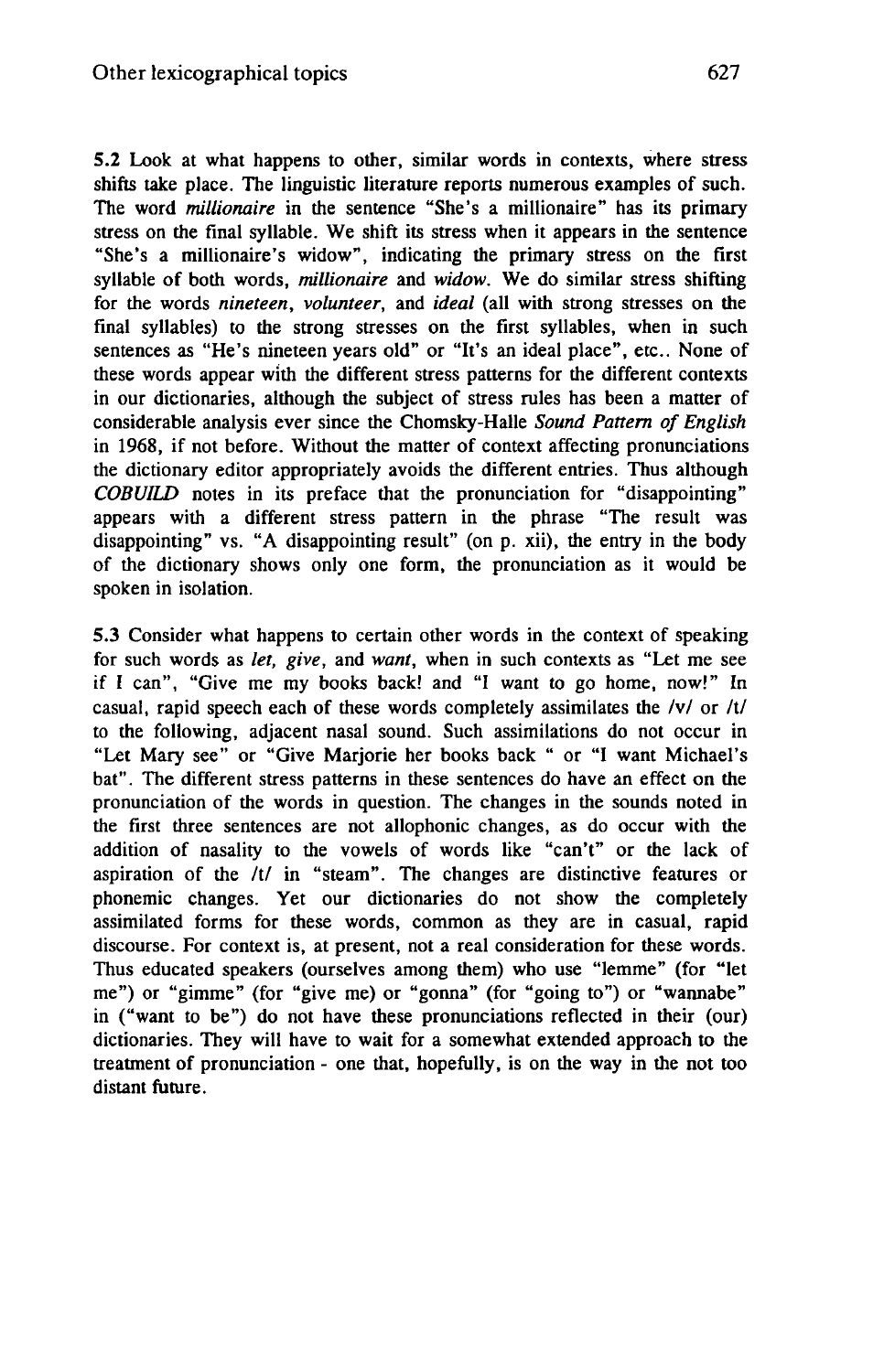## **6. Conclusion**

The extended treatment of pronunciations *is* a matter of concern. The different entries we presently find in our dictionaries (for words such as those described above) is such an indication. I find the present situation, as regards the entry of pronunciations inadequately representative of the phonetic differences used in the United States. Large numbers of speakers (in the millions) do not find their pronunciations in all of the dictionary sources, for words like those mentioned above. As one who has acted as a pronunciation consultant for more than one dictionary publisher, I accept a good part of the blame, along with others of my colleagues in similar positions. We have been, perhaps, inadequately aggressive in suggesting that extended pronunciations entries *are* needed. It is my conviction that, in time, pronunciation entries, more completely treated than they are now, will become the norm. And I hope that that time is not in the too-far-distant-future. It will mean the hiring of additional pronunciation people and consultants and it will require needed space. But, I believe, it is now time to begin on that path, applying comments that may appear in the prefaces but not mirrored in the bodies of the books. The text of the dictionary *is* the record of current usage. It will add to the usefulness of the dictionaries we purchase, for they will then contain a more complete coverage of the langage we use. It will meet a need.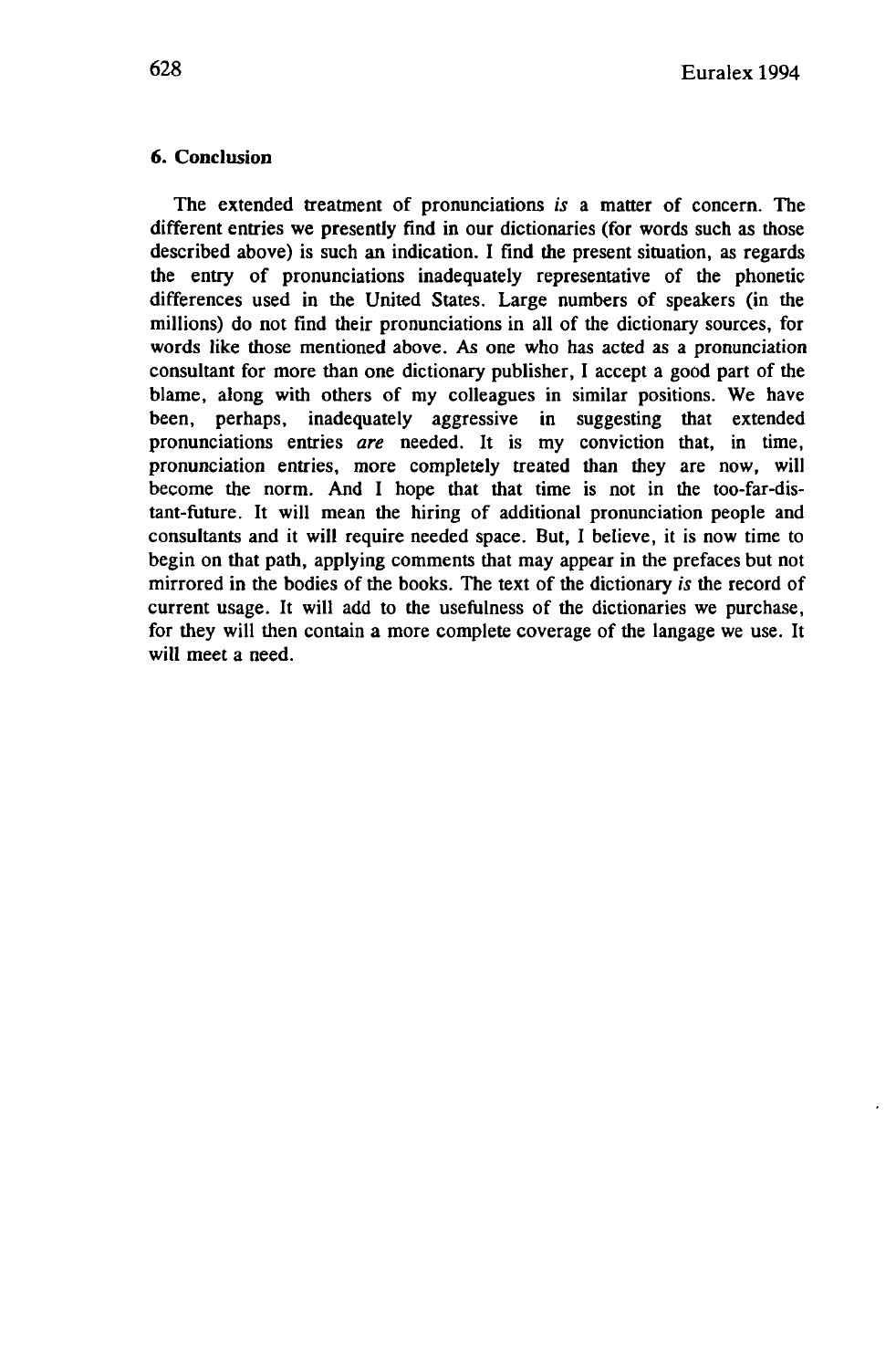$\label{eq:2.1} \frac{1}{\sqrt{2}}\int_{\mathbb{R}^3}\frac{1}{\sqrt{2}}\left(\frac{1}{\sqrt{2}}\right)^2\frac{1}{\sqrt{2}}\left(\frac{1}{\sqrt{2}}\right)^2\frac{1}{\sqrt{2}}\left(\frac{1}{\sqrt{2}}\right)^2.$  $\label{eq:2.1} \frac{1}{\sqrt{2}}\sum_{i=1}^n\frac{1}{\sqrt{2}}\sum_{j=1}^n\frac{1}{\sqrt{2}}\sum_{j=1}^n\frac{1}{\sqrt{2}}\sum_{j=1}^n\frac{1}{\sqrt{2}}\sum_{j=1}^n\frac{1}{\sqrt{2}}\sum_{j=1}^n\frac{1}{\sqrt{2}}\sum_{j=1}^n\frac{1}{\sqrt{2}}\sum_{j=1}^n\frac{1}{\sqrt{2}}\sum_{j=1}^n\frac{1}{\sqrt{2}}\sum_{j=1}^n\frac{1}{\sqrt{2}}\sum_{j=1}^n\frac$  $\mathcal{L}(\mathcal{L}^{\mathcal{L}})$  and  $\mathcal{L}^{\mathcal{L}}$  . The set of  $\mathcal{L}^{\mathcal{L}}$